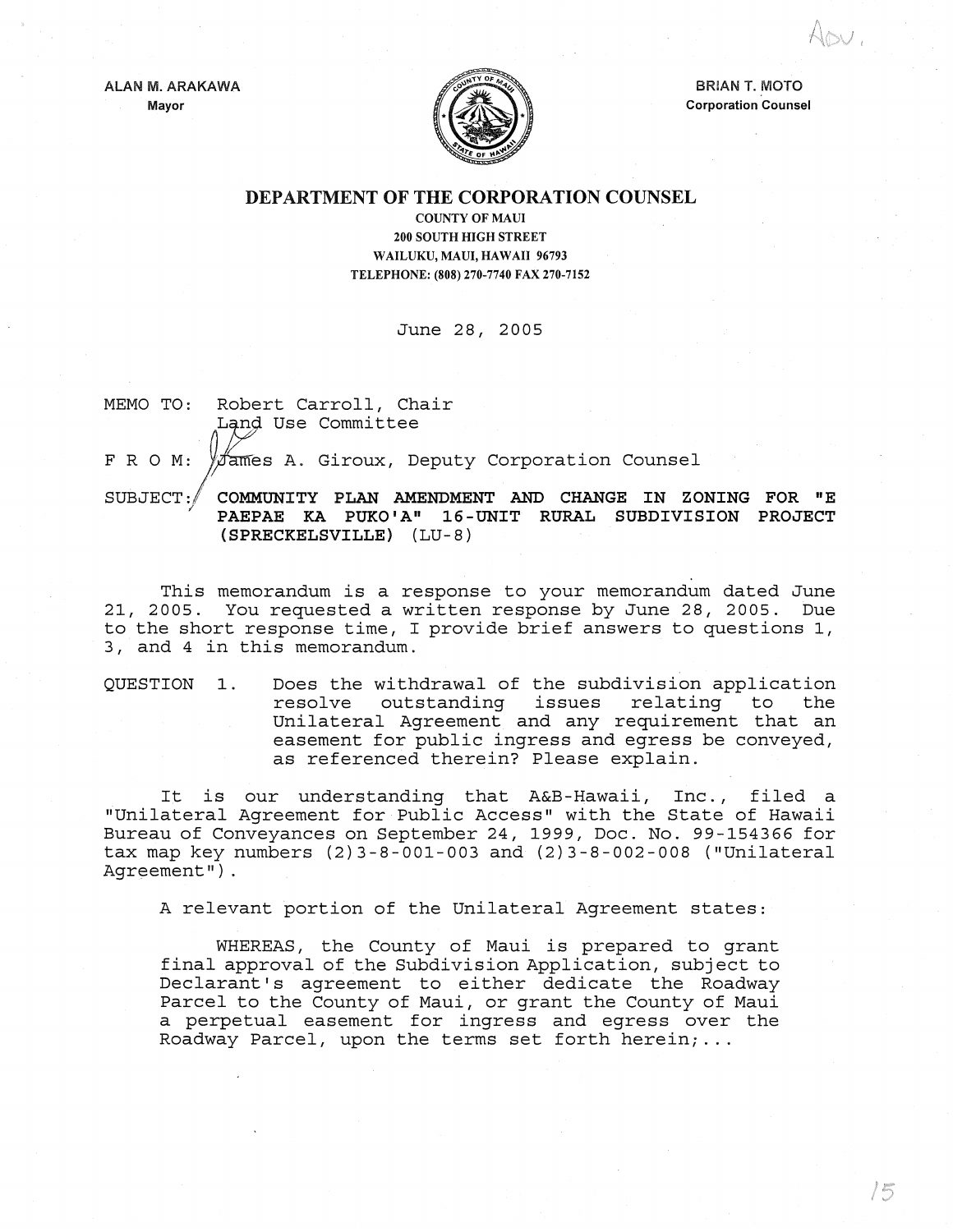Paragraph 4, page 3, of the Unilateral Agreement states:

4. That this Declaration shall become fully effective on the effective date final approval is given by the County of the Maui to the Subdivision Application and this Declaration shall be recorded in the Bureau of Conveyances or the Land Court of the State of Hawaii, as the case may be.

We are in receipt of a letter dated June 17, 2005 from the Director of Public Works and Environmental Management to A&B Properties, Inc., that states:

On June 17, 2005, we received a request to withdrawal [sic] TMK (2) 3-8-001: 003 from the subject subdivision application. The proposed subdivision consisted of a consolidation of two lots and resubdivision into two lots. With the larger lot withdrawn we will no longer process this application and will consider the application as withdrawn in its entirety.

We are not aware of any response from A&B Properties to this letter, and our department has had no direct communication with representatives of A&B Properties. However, assuming that the application has been withdrawn and that the County has not given final approval to the subdivision application, the Unilateral Agreement, although filed, is not effective pursuant to paragraph 4 of the Unilateral Agreement.

We recommend that, in its review of the subject agenda item,<br>Land Use Committee contact A&B Properties and seek the Land Use Committee contact A&B clarification of issues such as: (1) A&B Properties' intention regarding its proposed subdivision and its response to the June 17, 2005 letter; and (2) whether A&B Properties desires to convey a perpetual shoreline access easement regardless of the apparent withdrawal of its subdivision application, or whether it will be seeking to terminate and rescind the Unilateral Agreement recorded with the Bureau of Conveyances.

As discussed with the Council at its June 17, 2005 meeting, we also recommend that the Committee review the description of the public shoreline access easement described in the Unilateral Agreement and compare such description with the easement proposed by Old Stable LLC in its draft Conservation Easement with the Maui Coastal Land Trust. The Committee may want to verify whether the location, uses, and restrictions described in the two easement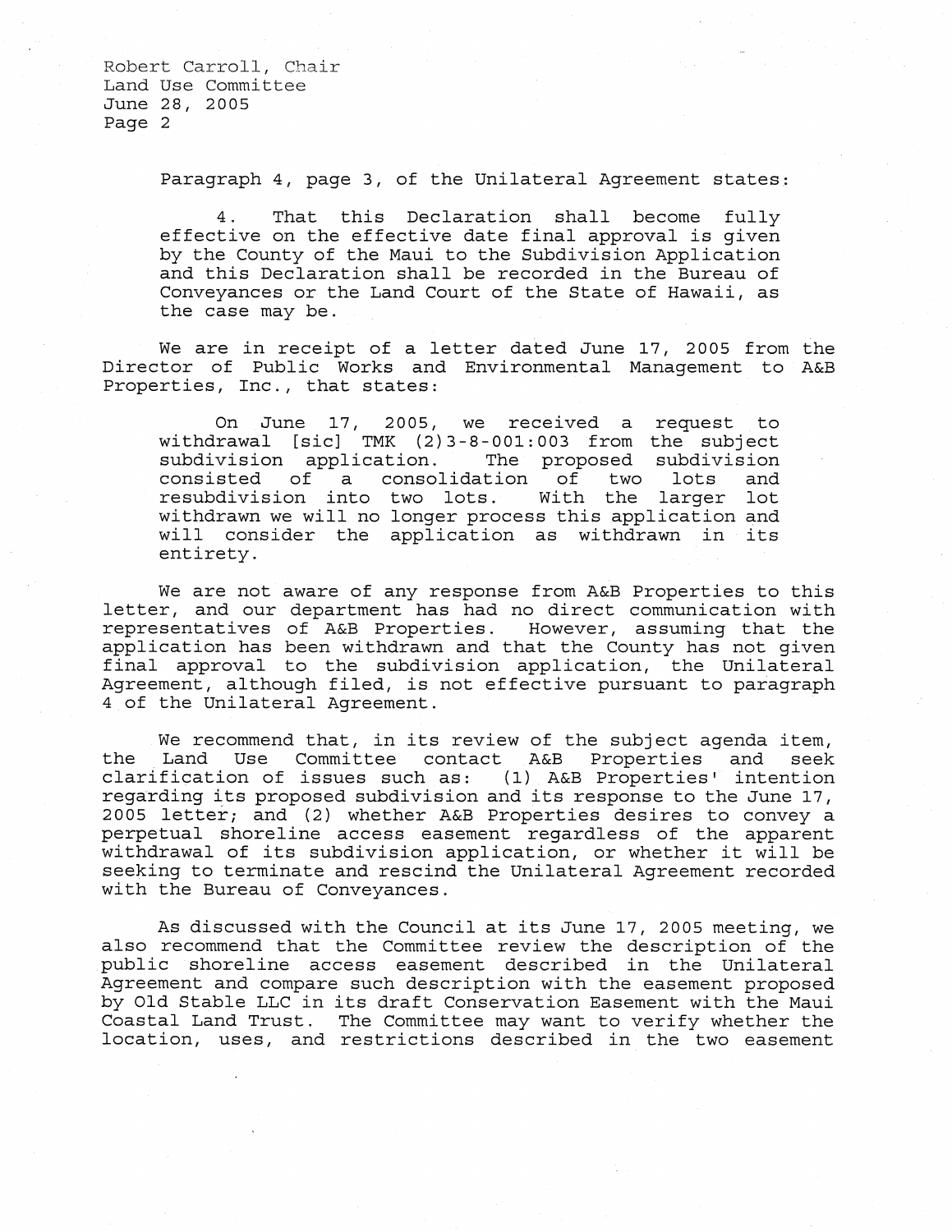documents are the same or different. $^1$   $\,$  Our office has not undertaken such a comparison, and it is difficult for us, in the absence of survey information and maps, to independently engage in such a review at this time.

QUESTION 2. Please advise whether you approve as to form and legality the language proposed by Council member Anderson in her June 17, 2005 correspondence, proposing an amendment to Condition No. 2 of the proposed Change in Zoning bill. concerns regarding the proposed language, please identify them and explain.

Council member Anderson's proposed amendment to condition number 2 reads as follows:

That approximately 20.93 acres of environmentally sensitive areas, which include two oceanfront parcels (TMK: 3-8-002: 009 and 010) and a portion of TMK 3-8- 001: 003, shall be dedicated in perpetuity as an open space conservation easement to a nonprofit organization, such as the Maui Coastal Land Trust. Said open space conservation easement shall provide public access (both pedestrian and vehicular) to the shoreline from Old Old Stable LLC shall grant a perpetual easement to the County for the public shoreline access as described in Document No. 99-154366, "Unilateral Agreement for Public Access", executed by Alexander & Baldwin, Inc., and recorded with the Bureau of Conveyances on September [16] 24, 1999. This public shoreline access easement shall allow for a full range of traditional, customary, and recreational uses of the shoreline area and shall be forwarded to the Council for acceptance by resolution prior to the issuance of any building permit. Signage announcing the public shoreline access easement shall be placed at the intersection of Old Stable Road and Hana Highway and may also be placed at other locations. The public shoreline access easement shall be maintained by Old Stable LLC or the nonprofit organization that holds the open space conservation easement. In addition, except for the public access and

lFor example, the A&B-Hawaii Unilateral Agreement provides that "Declarant" *(i.e., A&B-Hawaii, Inc.)* retains "the right to relocate the easement in the future, at its sole cost and expense, to a location within Tax Map Key No. (2)3-8-1-3." This provision is not in the current version of condition no.2 of the subject zoning bill.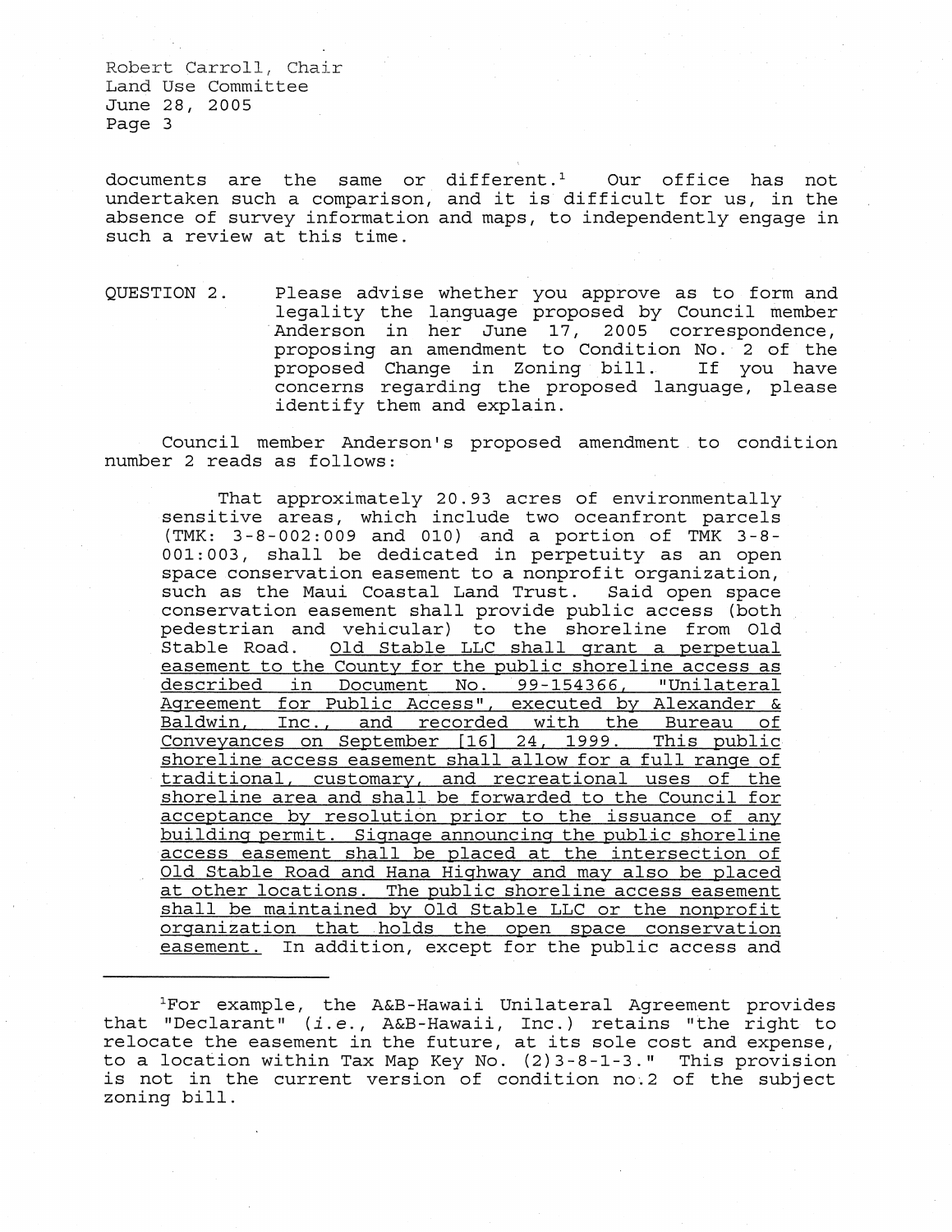> parking, drainage retention basin, wetland enhancement, and dune restoration; the open space conservation easement shall remain undeveloped and in its natural state.

Among the issues associated with an easement for public shoreline access is consideration of the appropriate mechanism for imposing it as a requirement. As the A&B-Hawaii, Inc., Unilateral Agreement demonstrates, public shoreline access may in certain<br>circumstances be addressed by requirements imposed in the circumstances be addressed by requirements imposed in administration of the subdivision process pursuant to Section administration of the subdivision process parsuant to bection<br>18.16.210, Maui County Code.<sup>2</sup> It is our understanding that Old Stable LLC may have a subdivision application pending with the Development Services Administration ("DSA"). We recommend, therefore, that the Committee inquire with DSA as to the status of Old Stable LLC's subdivision application and determine whether any shoreline access requirement will be imposed in connection with such subdivision.

Shoreline access may also be addressed through a condition in the proposed zoning ordinance. Such a condition may take a variety of forms, depending upon the intent of Council. For example, the zoning condition may require Old Stable LLC to comply with any shoreline access requirements that are or will be imposed as a condition of final subdivision approval. Alternatively, the zoning condition may seek to directly impose a shoreline access requirement by, for example, requiring conveyance of a shoreline access easement to the County of Maui or to a third party, such as the Maui Coastal Land Trust. Inasmuch as a principal of Old Stable LLC has written<sup>3</sup> to the Committee Chair and expressed willingness, as a condition of zoning, to voluntarily grant an access easement to either the County of Maui or to the Maui Coastal Land Trust, we do not further discuss, for purposes of this memorandum, the law of zoning conditions.

2Section 18.16.210, Maui County Code, states, in part:

Where a subdivision fronts along the shoreline or other public use or recreational areas, rights-of-way to these areas shall be created at intervals of not greater than<br>fifteen hundred feet, except as provided below. The fifteen hundred feet, except as provided below. rights-of-way shall be dedicated for public use and shall have a minimum width of fifteen feet. The location of such rights-of-way shall be as agreed to by the subdivider and the director.

<sup>3</sup>Letter to Robert C. Carroll, Chair, Land Use Committee, from Henry Spencer, Old Stable LLC (June 20, 2005).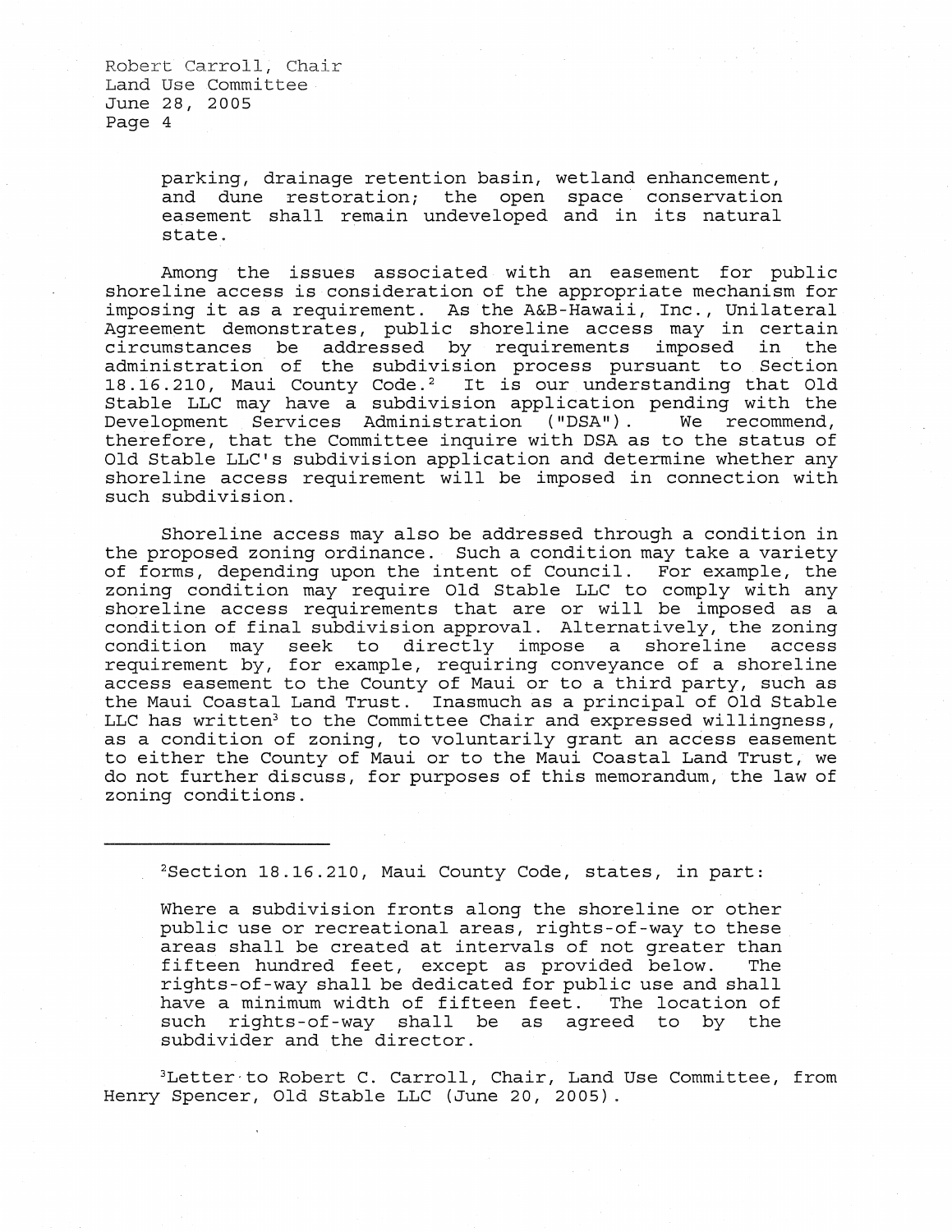We note that, should the Council decide to require, as a condition of zoning, the conveyance of an easement or other interest in real property to the County of Maui, such conveyance will be subject to subsequent Council approval pursuant to Section 3.44.015(C), Maui County Code. 4

In the event that the Committee decides to include a zoning condition requiring the conveyance of an easement and finds that greater specificity in identifying such easement is desirable or necessary, we recommend that the Committee include the easement's legal description as an exhibit to the conditions of zoning to be filed with the unilateral agreement accompanying the zoning bill.

QUESTION 4: Would an amendment like the one proposed by Council member Anderson require the Council to again consider the proposed Condition Change in Zoning bill on first reading, or would the Committee be able to recommend that the bill as amended be passed on second and final reading if it chose to do so?

In view of the discussion set forth above, and the possibility that the Committee and/or Council may consider various courses of action based on facts obtained through due diligence investigation, we believe it premature to address this question. Whether the proposed bill for a change in zoning requires another first reading<br>will depend on the changes made to the bill. As discussed in will depend on the changes made to the bill. previous memoranda on the subject of bill revisions, the Hawaii Supreme Court has held, as a general proposition, that a bill that undergoes changes so fundamental as to transform the bill, in effect, into a new proposal may be invalidated and required to undergo new notice and another hearing.<sup>5</sup> It remains to be seen whether in fact the subject bill undergoes such changes.

 $4$ Section 3.44.015(C), Maui County Code, states:

The County council may accept gifts or donations of real property or any interest in real property by the passage of a resolution, approved by a majority of its members.

**SCarlsmith, Carlsmith, Wichman and Case v. CPB Properties,** Inc., 64 Haw. 584, 645 P.2d 873 (1982).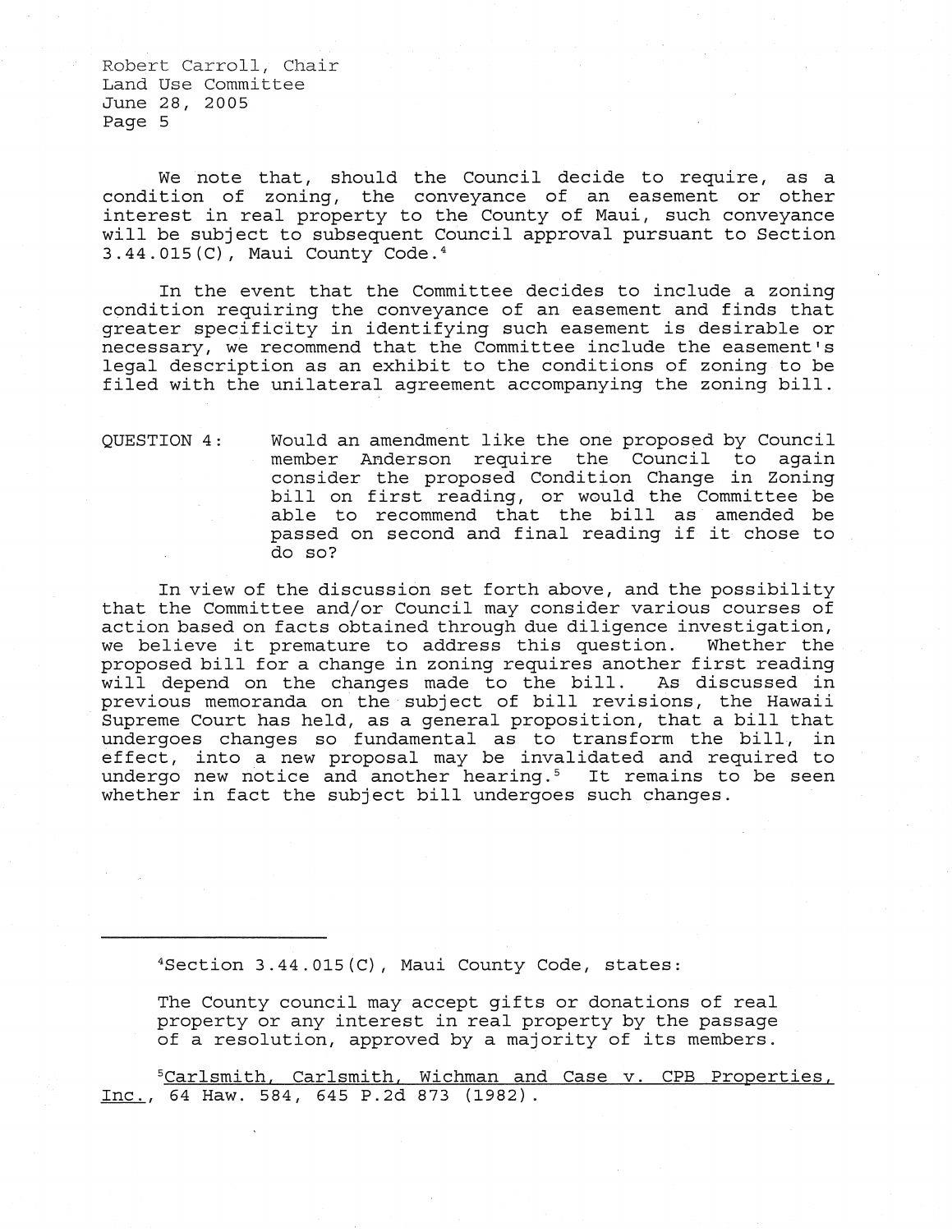For the information of the Committee, we enclose a copy of a November 18, 2003 memorandum that discussed the Carlsmith case and the subject of the revision of bills after first reading.

JAG: In cc: Michael Foley, Planning Director Colleen Suyama, Planner V Attachment

S:\ALL\Advisory\JAG\Sprecke!sville.wpd

APPROVED FOR TRANSMITTAL: MOTO Corporation Counsel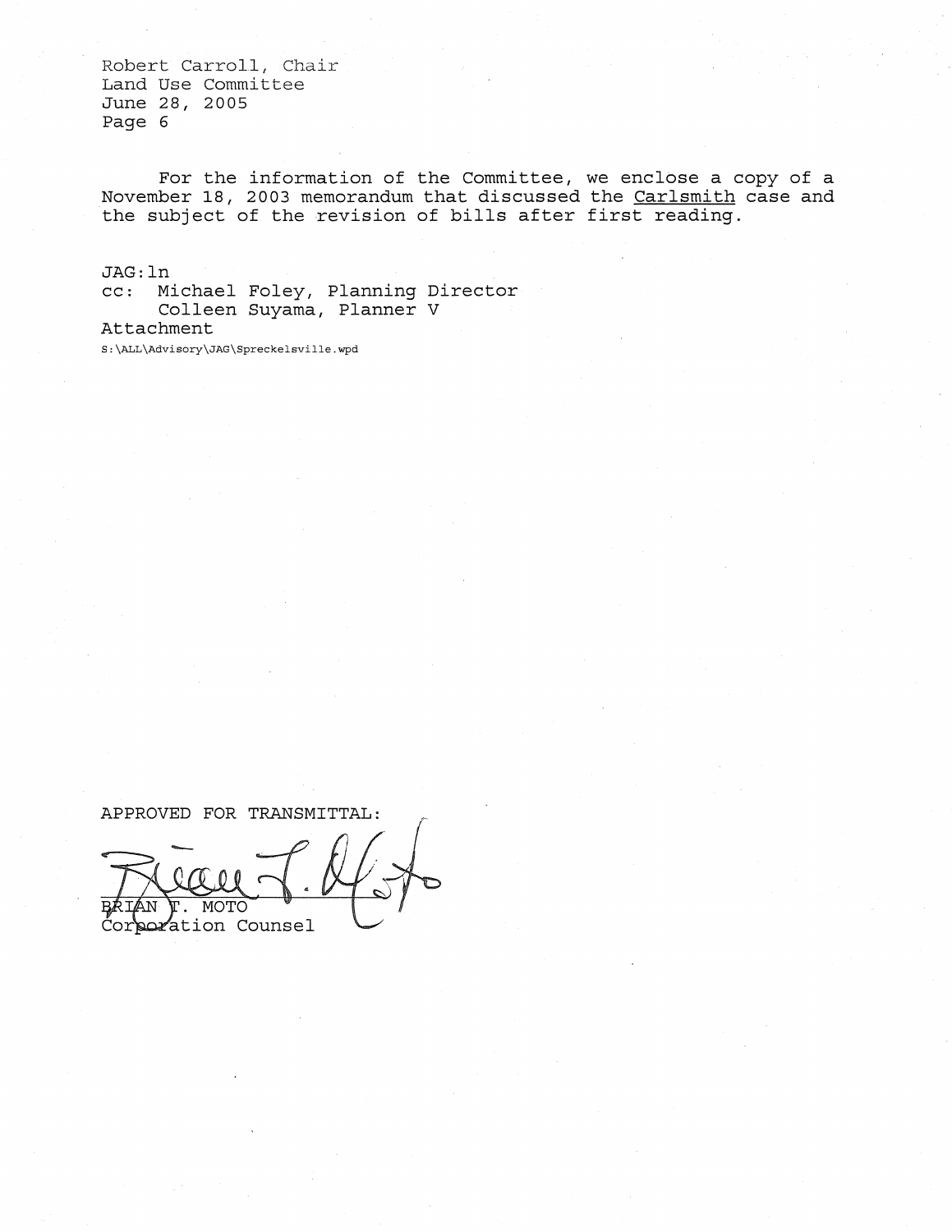ALAN M. ARAKAWA Mayor



 $\sqrt{2}$ 

# DEPARTMENT OF THE CORPORATION COUNSEL

COUNTY OF MAUL 200 SOUTH mGH STREET WAILUKU, MAUI, HAWAII 96793 TELEPHONE: (808) 270-7740

November 18, 2003

#### **MEMORANDUM**

MEMO TO: G. Riki Hokama Councilmember

Brian T. Moto Corporation Counsel Jelete

FROM: Brian T. Moto

SUBJECT: IMPROVING THE PROCESS FOR UPDATING THE GENERAL AND COMMUNITY PLANS (PLU-6)

## Introduction.

The purpose of this memorandum is to respond to your memorandum, dated October 2, 2003, requesting legal advice relating to Bill No. 84 (2002), Draft 1 ("Bill No. 84"), and, in particular, whether the revisions made to Bill No. 84 since its passage at first reading<sup>1</sup> necessitate the holding of another first reading of Bill No. 84.

#### Short answer.

Consistent with oral advice given to the Planning and Land Use Committee on this subject matter, we are of the opinion that Bill No. 84, as revised since its first reading, is not so substantial and drastic a departure from the bill noticed for purposes of first reading as to invalidate Council's previous action and require another first reading.

### Discussion and analysis.

In Carlsmith, Carlsmith, Wichman and Case v. CPB Properties, Inc., 64 Haw. 584, 645 P.2d 873 (1982), the Hawaii Supreme Court inc., 04 haw. 564, 645 F.2d 675 (1962), the hawait supreme court<br>held, as a general proposition, that a bill that undergoes changes so fundamental as to transform the bill, in effect, into a new

 $1B$ ill No. 84 passed First Reading on December 17, 2002.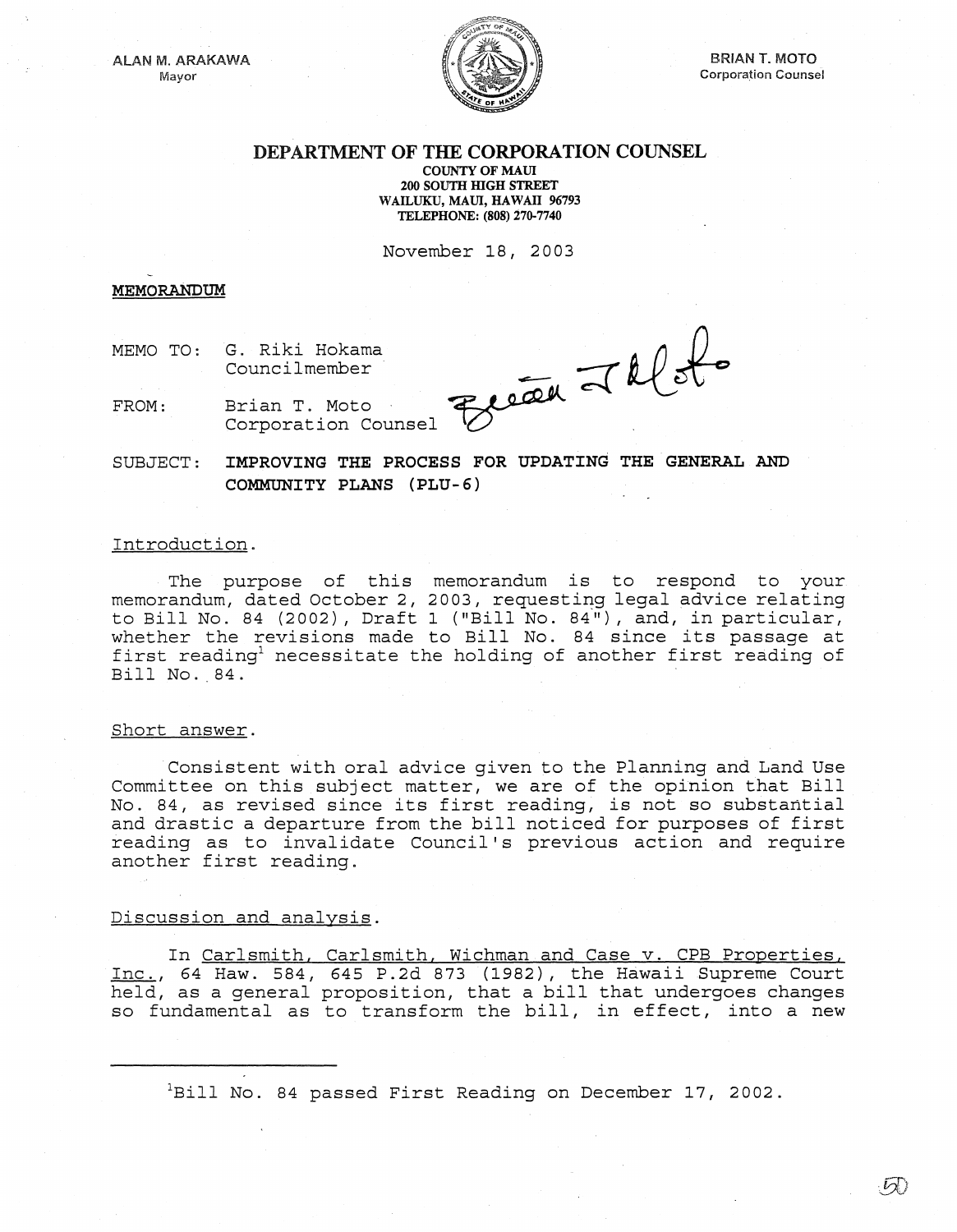MEMO TO: G. Riki Hokama November 18, 2003 Page 2

proposal may be invalidated and required to undergo new notice and another hearing.<sup>2</sup> In so opining, the Court did not provide any "bright line" test that might be employed in distinguishing changes that are substantial or fundamental from those which are not. Therefore, making such distinctions often involves the exercise of judgment. Nevertheless, when applying the principles outlined in Carlsmith to the facts pertaining to Bill No. 84 and its procedural history, we conclude that Bill No. 84 has not undergone alterations so substantial as to transform it into a new legislative proposal.

In particular, we note that the basic purpose and intent of Bill No. 84 has remained consistent and unchanged throughout its<br>long history of hearings and deliberation by the Council.<sup>3</sup> That long history of hearings and deliberation by the Council.<sup>3</sup> purpose and intent has been and remains the establishment of a revised process to update the County of Maui general plan and community plans. Bill No. 84, as passed at first reading and as currently drafted, incorporates provisions setting forth, among other. things, the content of the general plan and community plans (including, for example, references' to urban and rural. growth areas), the formation and duties of the general plan advisory committees and community plan advisory committees, and procedures for decennial and non-decennial revisions to the general plan and community plans.

Al though various changes have been incorporated in Bill No. 84 since its passage at first reading, the changes have in many cases been technical in nature and designed to ensure that the Bill furthers the Council's intent and is internally consistent and accurate. $4$  In other cases, the changes have been in response to testimony received in one or more of the meetings convened on the Bill. None of the changes appear to be so substantial as to render meaningless the first reading of the Bill. $^5$ 

 $2$ Carlsmith, Carlsmith, Wichman and Case v. CPB Properties, Inc., 64 Haw. 584, 645 P.2d 873 (1982) (holding that the final action taken by the Honolulu City Council, with respect to height limitations along the Hawaii Capital District, was not so drastic a departure from the noticed proposal as to warrant the invalidation of the challenged ordinance) .

<sup>3</sup>Council, its committees, and the planning commissions have held a considerable number of meetings on the subject matter addressed by Bill No. 84. *See* Committee Report No. 03-146, Planning and Land Use Committee, Nov. 21, 2003.

*4See* Committee Report No. 03-146, Planning and Land Use Committee, Nov. 21, 2003.

5Among the changes made to Bill No. 84 since its passage at first reading is the addition of a provision in Section